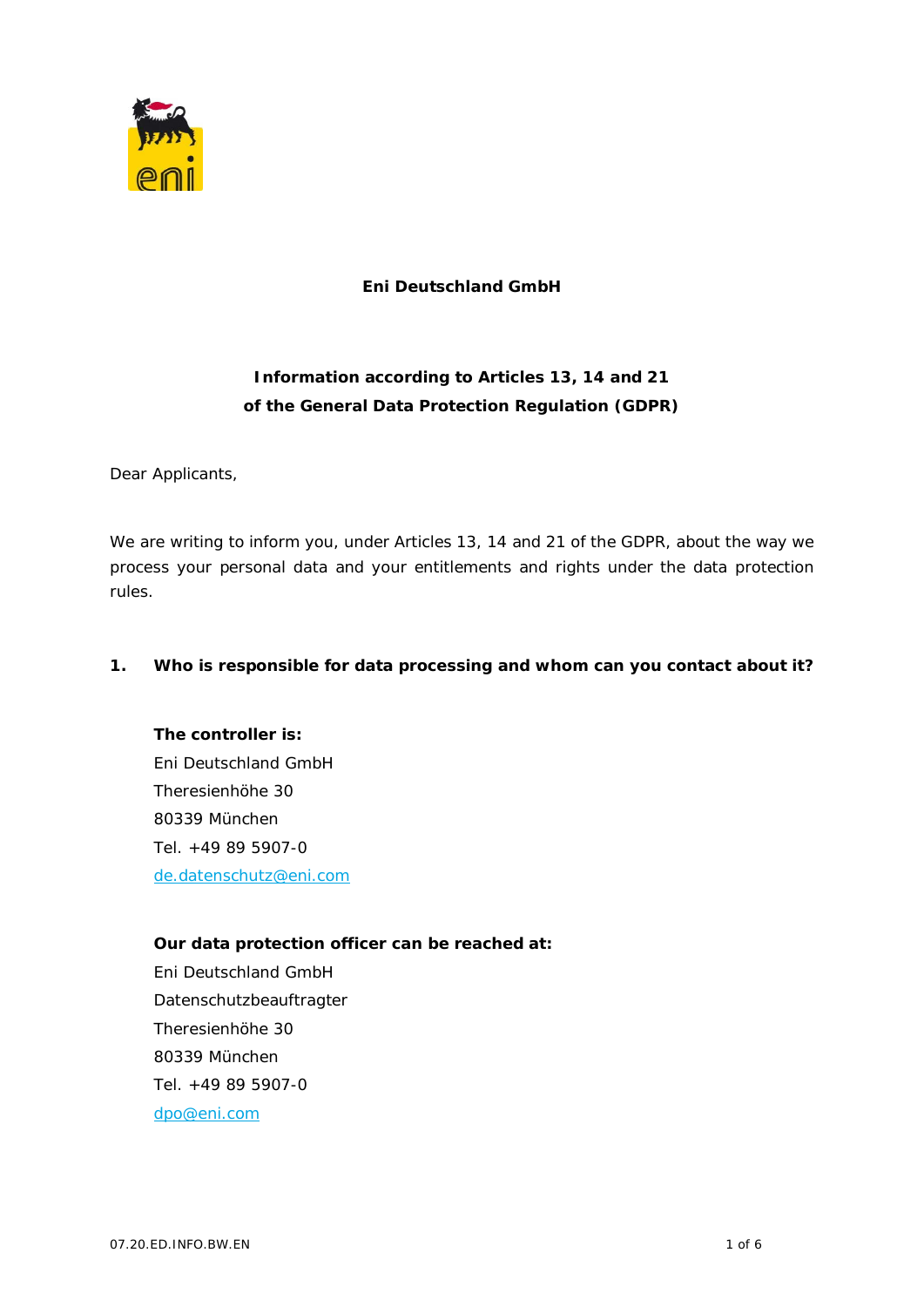**2. What sources and data do we use?**

Which individual data are processed and how they are used depends primarily on the contractual employment provisions, which may be agreed.

We process personal data received from you through the recruitment process or through your contacts with us.

We also, where necessary, process personal data that we have obtained by authorised means from other companies or from third parties, such as human resources service providers.

We also process personal data that we have obtained by authorised means from publicly accessible sources (such as professional networks, press and media) and that we are permitted to obtain and to process.

The relevant personal data are personal details (name, address and other contact details, date and place of birth and nationality, gender) and recruitment data (e.g. curriculum vitae, evidence of qualifications, certificates, etc.) and, where applicable, payment and payment transactions data.

They may also include special categories of personal data (sensitive data).

**3. For what purpose do we process your data (purpose of the processing) and on what legal basis?**

We process personal data in accordance with the provisions of the European General Data Protection Regulation (GDPR) and the Federal Data Protection Act (Bundesdatenschutzgesetz, BDSG):

**a) For the performance of contractual obligations (Art. 6. Sec. 1 (b) GDPR)**

Personal data is processed (Art. 4. Sec. 2 GDPR) in order to validate and execute contracts that have been or will be entered into with you and all activities required for the operation and administration of a company.

The purposes of the data processing are primarily guided by the intended employment relationship.

As the case may be, you can obtain further details of the purpose of the data processing from the contract documents.

**b) Based on the balancing of legitimate interests (Art. 6. Sec. 1 (f) GDPR)**

Where necessary, we process your data in order to protect legitimate interests of third parties or ourselves. For example:

- pursuing legal claims and presenting a defence in legal disputes;
- · ensuring IT security and securing IT operations;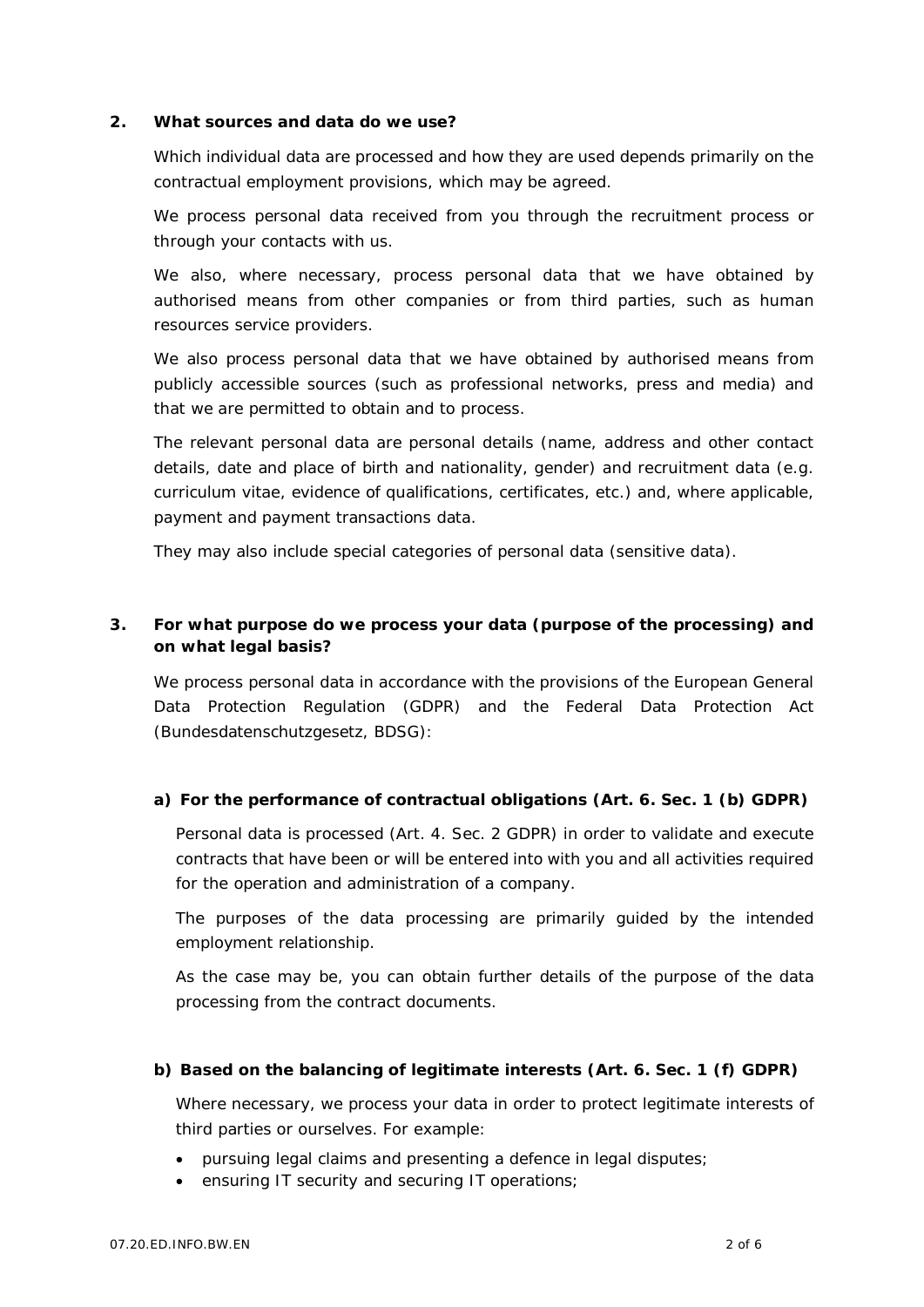- · prevention and investigation of criminal offences, in particular also for the implementation of compliance measures to prevent corruption or other legal or compliance violations;
- · for video monitoring to collect evidence of criminal acts, thereby serving to protect business partners and colleagues;
- · measures to secure buildings and installations;
- · measures to ensure domiciliary rights;
- · measures of business governance and for the further development of services and products.
- **c) Where you have given consent (Art. 6. Sec. 1 (a) GDPR)**

Where you have given us your consent to process personal data for certain purposes, processing is lawful on the basis of your consent. Once given, consent can be withdrawn at any time.

Please be aware that the withdrawal of consent applies only to the future; processing that has taken place before consent was withdrawn is not affected.

**d) Where necessary for compliance with a legal obligation (Art. 6. Sec. 1 (c) GDPR) or in the public interest (Art. 6. Sec. 1 (e) GDPR)**

We are also bound by a number of legal obligations, namely statutory requirements (e.g. social insurance law, commercial law, tax laws, etc.). Where data relating to any of these is processed, it is done solely on the basis of these requirements.

**4. Who receives your data?**

Within the company, the offices receiving your data are the ones that need them in order to fulfil our contractual and statutory obligations. Processors engaged by us (Art. 28 GDPR) or other providers of services may receive data for these purposes. These are companies providing IT services, telecommunications, consultation and consulting.

As regards the dissemination of data to recipients outside the company, it should be noted that we only transmit your data if this is permitted or requested under statutory provisions, if you have consented to this or if we are authorised to provide such information. Subject to these conditions, recipients of personal data may be, for example:

- · public authorities and institutions (e.g., social insurance providers, the public prosecutor's office, the police, supervisory authorities) in case of statutory or official obligation;
- · other companies to which we transfer personal data (e.g., companies in the Eni Group or human resources service providers).

Other data recipients may be those for whom you have given us your consent for data transfers.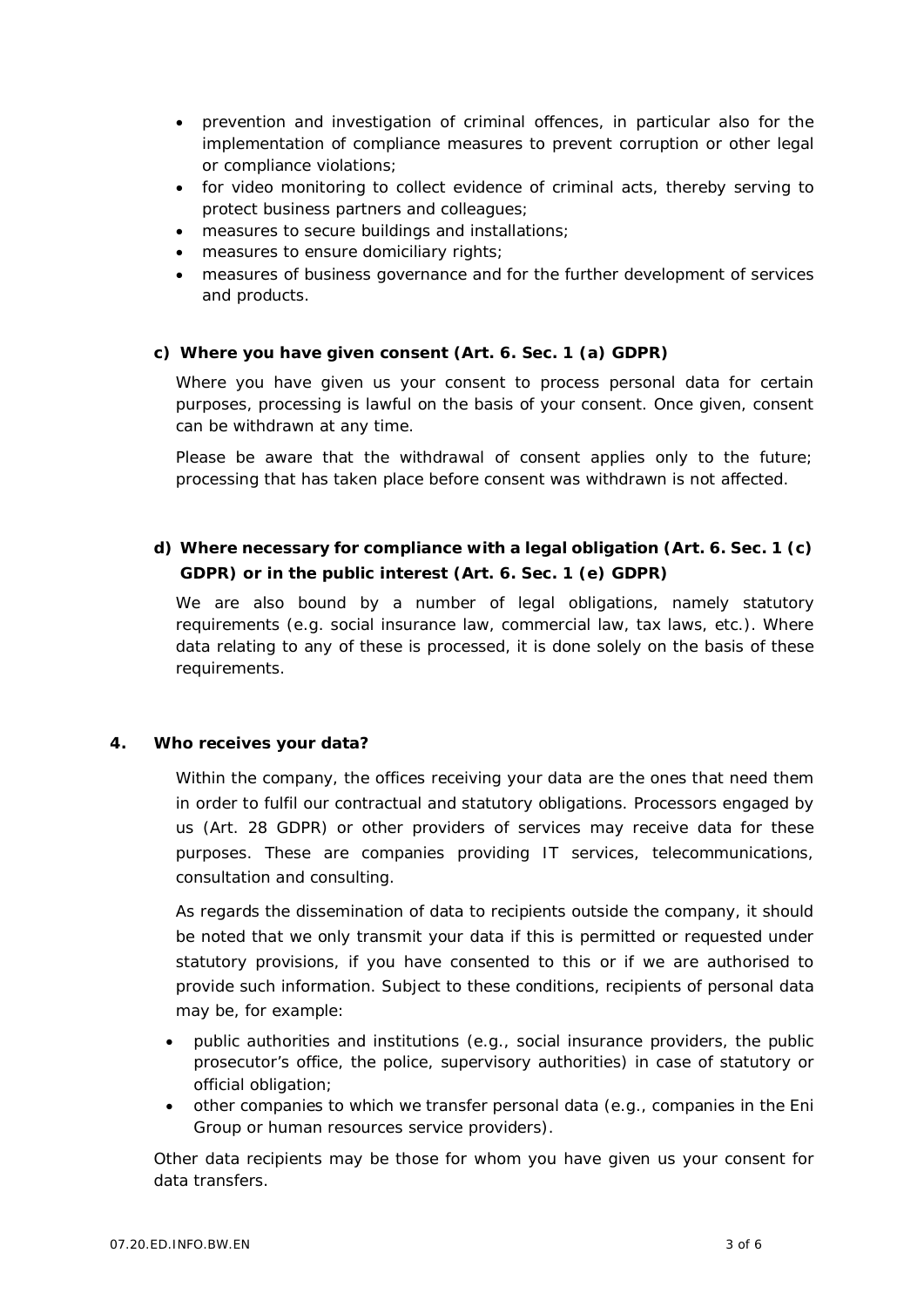## **5. How long are your data stored?**

Where necessary, we process and store your personal data for the duration of the recruitment process, which may also include the initiation and execution of a contract, and fulfilment of the purposes of the contract. Where you have consented, we also store your data for up to two years in a candidate pool.

Additionally, we are subject to various obligations relating to conservation and documentation, for instance under the German Commercial Code (Handelsgesetzbuch, HGB)<sup>1</sup> and the German Tax Code (Abgabenordnung, AO). The time limits they set for storage or documentation are two to ten years.

Finally, the duration of storage is also determined by the statutory limitation periods, normally lasting for three years according to Artt. 195 ff. of the German Civil Code (Bürgerliches Gesetzbuch, BGB), for example, but in certain cases for up to thirty years.

**6. Are data transmitted to a third country or an international organisation?**

Data are only transmitted to third countries (outside the European Economic Area, EEA) where this is necessary to carry out your instructions (e.g., payment instructions) or where it is legally required or you have given us your consent. We will give you specific details where the law so requires.

**7. What are your data protection rights?**

Every person affected has the right of **access** to the personal data processed under Art. 15 GDPR, the right to **rectification** under Art. 16 GDPR, the right to **erasure** under Art. 17 GDPR, the right to **restriction of processing** under Art. 18 GDPR and the right to **data portability** under Art. 20 GDPR. The right of access and the right to erasure are subject to the restrictions set out in Artt. 34 and 35 of the BDSG. There is also a right to lodge a complaint to a supervisory authority for data protection (Art. 77 GDPR in conjunction with Art. 19 BDSG).

**8. Is there an obligation for you to provide data?**

In the context of the recruitment process or our contractual relationship, the only personal data you have to provide are those needed to establish, carry out and terminate a contractual relationship, or those which we are legally required to collect. Without these data we will normally have to refuse to conclude the contract, or may be unable to continue with an existing contract and have to terminate it.

<sup>1</sup> Artt. 238, 257 Sec. 4 HGB.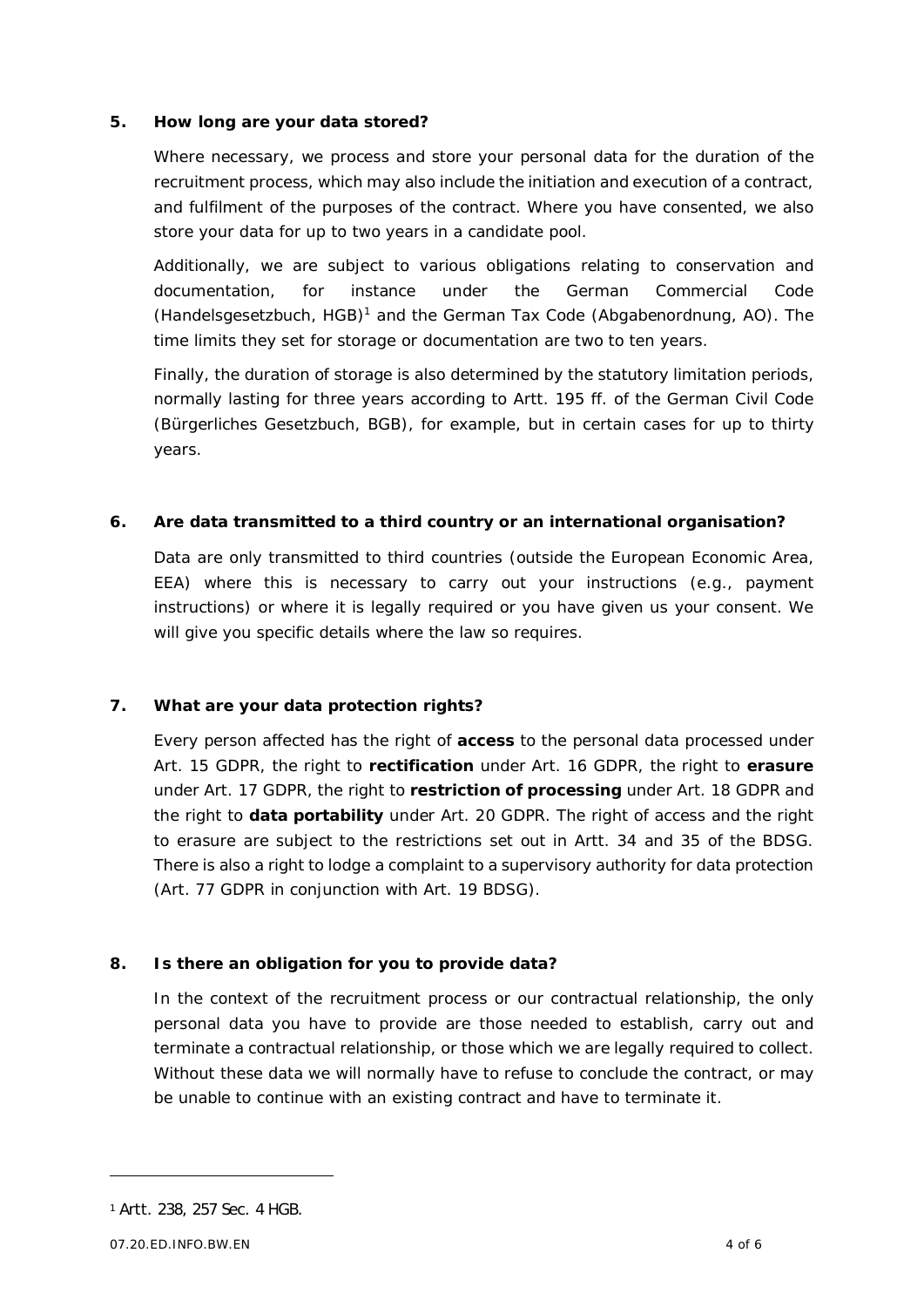## **9. How much automated individual decision-making is there?**

In accordance with Art. 22 GDPR, we do not in principle use fully automated decisionmaking to establish and conduct the contractual relationship. If we employ these procedures in individual cases, we will inform you separately, where this is required by law.

**10. How far are your data used for profiling (scoring)?**

We do not process your data for the purpose of evaluating particular personal aspects (profiling). Profiling is not used.